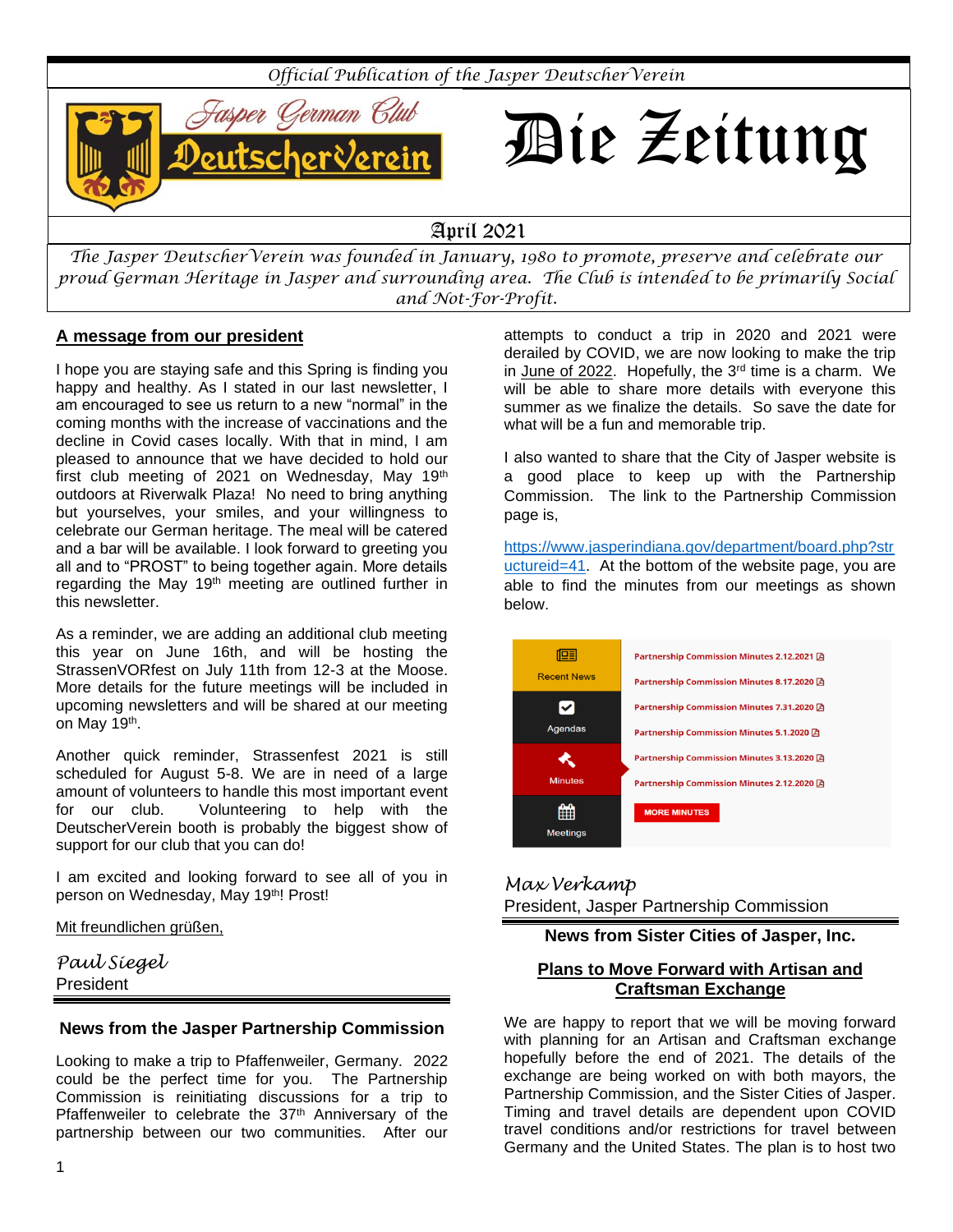Artisans/Crafts Persons from Pfaffenweiler in Jasper in the November/December timeframe of 2021 and then for Pfaffenweiler to host two Artisans/Crafts Persons from Jasper during their Christmas Market in late November. Each exchange of the artisans would last approximately three to four weeks and will be tailored to work with the schedules for the Artisan/ Crafts Person.

We are excited for this new exchange targeted to strengthen the partnership with our sister city, Pfaffenweiler, and to promote and support artisans and the exchanging of cultures and skills. We will be looking for potential host families for this exchange as well as local Jasper area Artisans/Craft Persons interested in traveling to Germany in the future. The funding for this new exchange project is being made possible by a donation from the Eckerle Family Foundation to the Sister Cities of Jasper.

We are so very excited for this new exchange opportunity and thankful to the Eckerle Family Foundation for their generosity and support. **Please contact Mary Leah Siegel at 812-309-3468 if you are interested in being a host family or if you are an artisan interested in participating in the exchange!** 

# *Mary Leah Siegel* President, Sister Cities of Jasper

**Introducing!!!!!**



**Landen Weidenbenner – Vice President (pending approval by membership)**

I am honored to be serving as the new Vice President for Jasper DeutscherVerein! I am looking forward to not only serving our current club members, but also recruiting new members for our club. Exciting times are ahead as we look forward to re-uniting our club after the COVID-19 crisis. I am looking forward to growing our club, while preserving the club's rich history in the community. Even though 2020 may have hindered plans a bit, it has not slowed us down. I look forward to working with Paul and our Board of Directors to keep our German Heritage alive.

Some information about me – I work for Kimball International in the Marketing Department where I serve all of our customers when they visit Jasper and our showrooms throughout the U.S. In my free time, I enjoy traveling, spending time with family, and being involved in the community. I want to thank the Board of Directors and our new President, Paul Siegel, for this opportunity to serve our club over the next few years. Please do not hesitate to reach out to me with any questions, comments, or concerns. Stay safe, and stay well.



**Lacey Apple – Secretary**

First off, I want to thank the club for entrusting me with the secretary position. I know that Barb has held the position for many years and has done a phenomenal job. I have big shoes to fill! I don't think I realized before how much Barb has done for the DeutscherVerein as secretary, and my only hope is that I can continue to provide the club with the exceptional service you have become accustomed to from my predecessors.

A little about me: I was born and raised in California,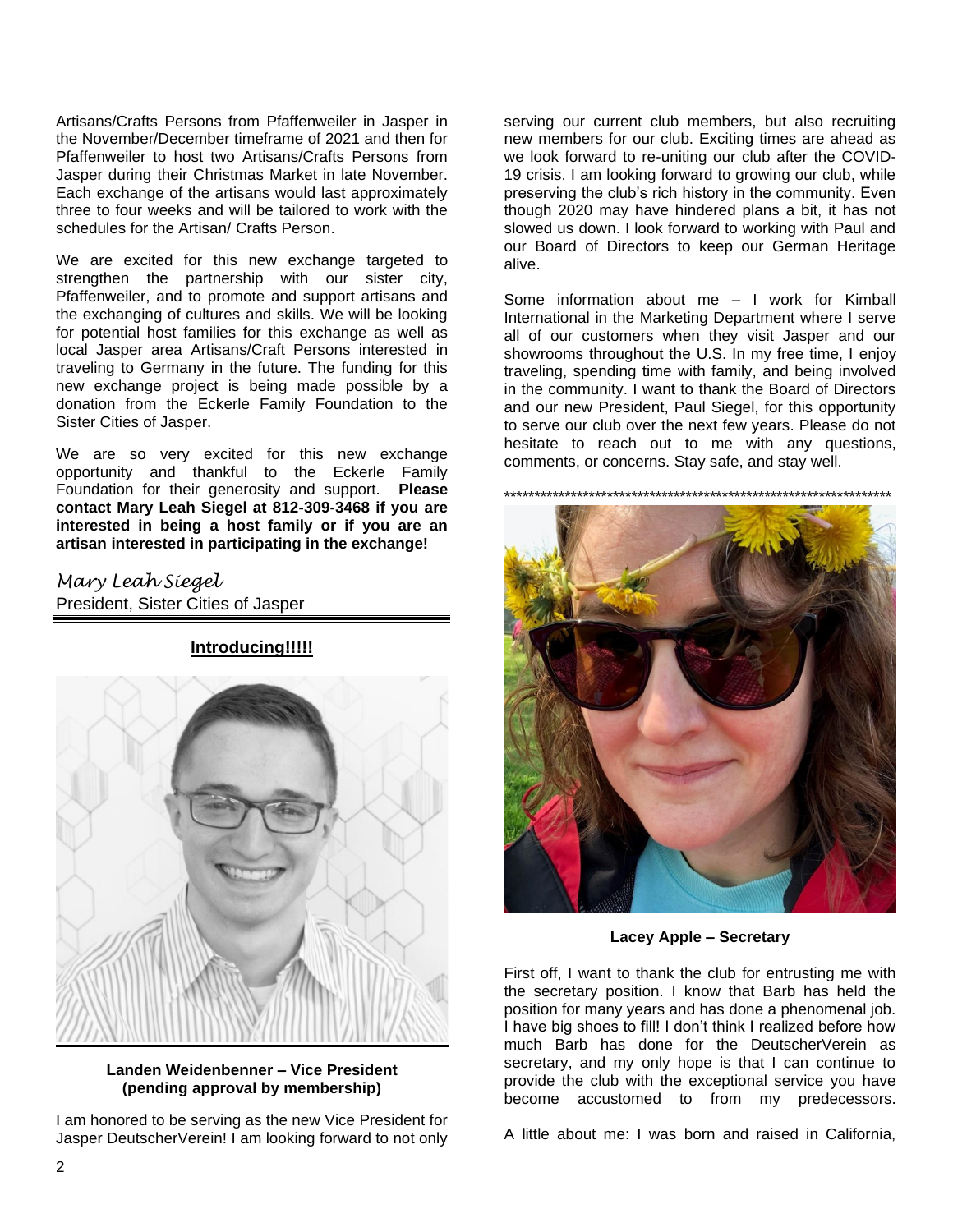never having lived outside the Bay Area until our move to Jasper for my husband's job as the German teacher. I have a degree in Sociology from UCSC (go slugs!) and I worked in banking for 15+ years before staying home with our daughter. I like reading (non-fiction.) cooking. collecting old yearbooks, playing cards, walking, singing in choirs, old houses that have been untouched by time, and spending time with friends and family. Turns out I don't like humidity, but I'm learning to deal with it. I've really enjoyed getting to know Jasper, and was delighted to find out that there were three (3!) choirs I could join here. Even better, I didn't have to audition!

I realize that since we have not had a club meeting in over a year, we weren't given the opportunity to hear the potential candidates describe why we wanted the positions in the first place. When we moved from California to Jasper in 2018, the club was almost our first introduction to the town. Club members reached out to us even before we had arrived, helped us move heavy items into our house, had us over for dinner, and in general made us certain we had made the right decision to move across the country to a town we had never even visited before. Our first meeting was the August picnic, and as I nervously walked into the building with my hearts of palm salad I wasn't sure anyone would like, we received such a warm welcome by everyone. I immediately felt like I was "home." Serving the DeutscherVerein as its secretary is just one way I can give back to the club, its members, and to our community as a whole. I also remember what it's like to be new and look forward to using that knowledge to help make future members feel just as welcome as I did on that day.

Once again, thank you all for your vote of confidence, and I very much look forward to seeing everyone again at our next meeting. I hope you all are doing well, and until then: Macht's gut!

### **Upcoming Events – Mark Your Calendars**

**Mai**

### **Mai 19, 2021-Wednesday-Jasper Riverwalk Plaza** -. .

Gathering begins at 5:30pm Festivities begin at 6:00pm Bring your lawn chairs Meal will be catered and bar available. We will need reservations for this event. Reservation information will be included in the May newsletter. Sign ups for Strassenfest Food Booth and Pastry Booth will be taken.

#### **Juni**

**Juni 16, 2021-Wednesday-Moose Lodge** – The Club will furnish Chicken breasts and mashed potatoes, requesting members A-H bring a salad, I-Q a dessert,

and R-Z a veggie. Doors open at 6:00pm and festivities begin at 6:30pm.

**Juli**

**Juli 11, 2021-Sunday-Moose Lodge** –

StrassenVORfest – 12pm to 3pm

#### **August**

**August 3, 2021 –** Booth set up for Strassenfest **August 5, 2021 – August 8, 2021** – Strassenfest

**August 29, 2021-Sunday-Jasper Outdoor Recreation**-

Family Picnic – Club will provide Pork Chops, Chicken Breasts and hot dogs. Requesting members A-H bring a dessert, I-Q a veggie, and R-Z a salad.

#### **Oktober**

**Oktober 7, 2021-Thursday-Schnitzelbank-German American Dinner**

#### **November**

**November 17, 2021-Wednesday-Moose Lodge-**Auction to benefit students in Exchange Program-Club will provide Chili Dogs and Tater Tots. Requesting members A-H bring a salad, I-Q a dessert, and R-Z a veggie.

#### **Dezember**

**Dezember 15, 2021-Wednesday-Moose Lodge-Christmas Dinner/Dance-**Club will provide Chicken, Roast Beef, Dressing and Gravy, Green Beans, Corn, Bread and Butter, and Creamy Slaw.

Wow….Isn't it great to have "Upcoming Events" !! Details of each event will be forthcoming!!!!!

#### **Sister Cities of Jasper Golf Scramble**

Sunday, April 25, 2021

Buffalo Trace Golf Course

12:00pm Shotgun Start

11:00am Lunch and check-in

Entry Fee:\$220 per team of 4 includes cart and green fees

Prizes, Food, and Fun

Register by: April 20 Sandy @ 812-482-2055 or [skwehr69@gmail.com](mailto:skwehr69@gmail.com)

Checks payable to Sister Cities of Jasper Proceeds to benefit JHS German Exchange Program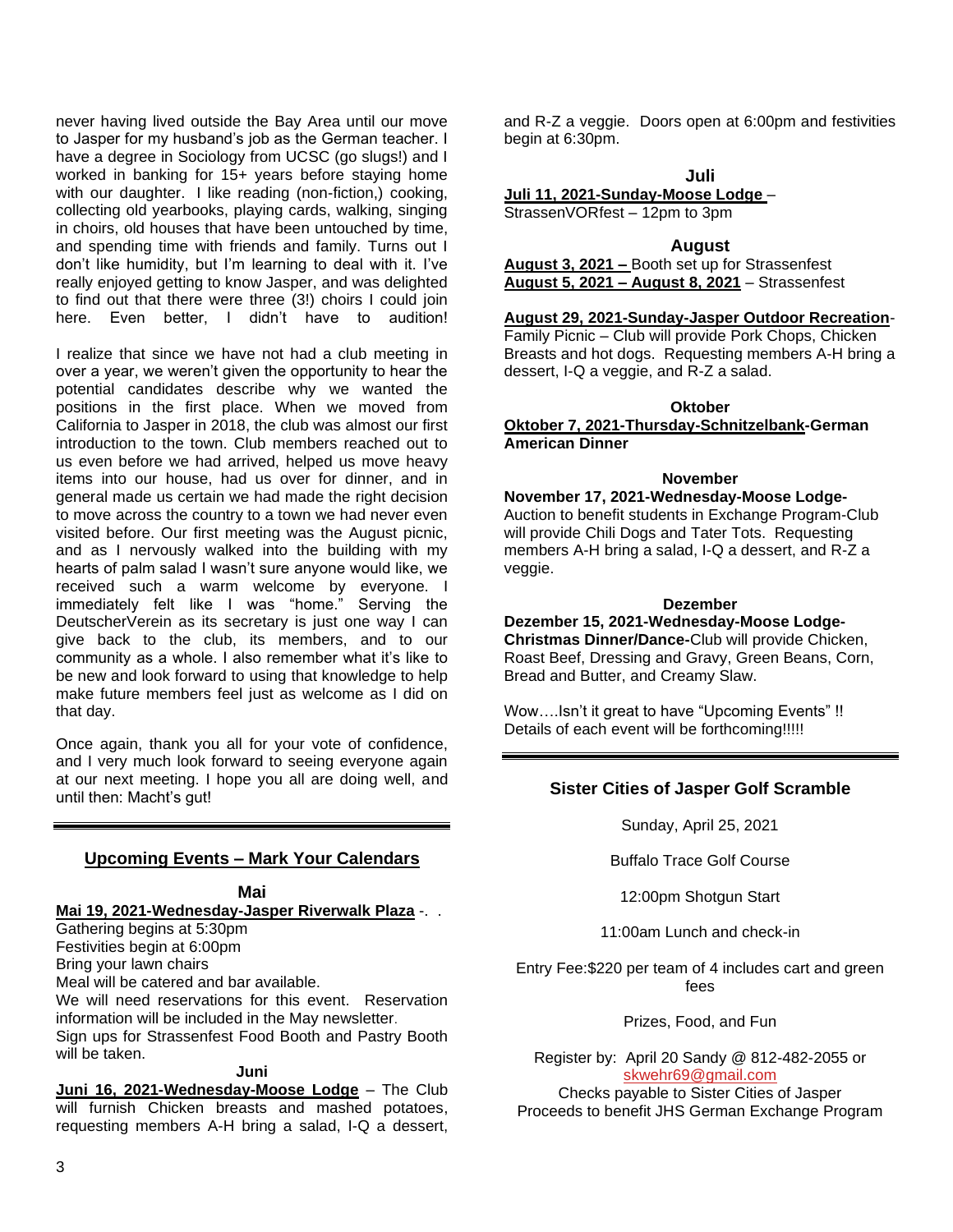### **Die Jugend**

Many have heard of the Berlin Wall, but few in the United States know much about the 866-mile inner German border between East and West Germany; Berlin was not the only community split up as a result of postwar political boundaries. In Jasper we have a US Army veteran who spent an extended period of time patrolling the border between East and West Germany. I am in the process of organizing a day between now and the end of May on which he can deliver a presentation to classes about the inner German border, a topic rarely discussed in German classes.

In most world language textbooks there is a certain amount of specialized vocabulary included that not even the teacher has used in conversation. One of those words that appears in the third chapter of German One is die Entdeckungstour which means "discovery tour." One of my students in 8th Grade has dutifully learned the word and its gender and regularly suggests that we go on an Entdeckungstour. In April we are scheduled to take a school bus over to the Dubois County Museum to learn about everything German on display there. Students have advocated for a stop at Dunkin Donuts, I do not intend on bringing the bus through the drive-thru, but we do plan on incorporating donuts into some part of the morning.

Ross Halvorsen JHS/JMS German Teacher

**If you wish to pay your 2021 "Voluntary Dues", they are \$10 a person (\$20 couple) and can be mailed to DeutscherVerein, P. O. Box 15, Jasper, IN 47547- 0015**

#### **StrassenVORfest – A "Prep for the Fest" Event**

The Jasper DeutscherVerein (Jasper German Club) will have a community, family friendly event, StrassenVORfest on Sunday, July 11<sup>th</sup>, from noon to 3pm at the Moose Lodge in Jasper. This will be a "Prep for the Fest" event.

StrassenVORfest will help usher in the 2021 Strassenfest which will be held on August 5 to August 8.

There will be German dancing, singing, and German themed coloring for kids.

The Strassenfest wood cut-out will be available for those who wish to take pictures.

There will be 2021 Strassenfest buttons and mugs for sale as well as various sizes of Strassenfest buntings, slightly used and new traditional German clothing items. Also available will be a variety of vintage Strassenfest souvenirs and German themed bows for sale.

Come for lunch. The Jasper Moose Lodge will have items from their menu available for sale. And enjoy the afternoon with us!!!!

Now is the time to look at your German clothing and maybe purge some or possibly add to your wardrobe!!!

More details will be available in the coming months!!!!

In times like these, we have to just "roll with it"!!!!

### **In this time of need for many people, now would be a great time to donate to a local charitable organization. Your generosity will be appreciated!!!!!**

### **A Hidden Jewel of the Jasper DeutscherVerein** Jasper DeutscherVerein Facebook Page

Keep up with pictures from the past, current happenings (when we begin having them again), and items of interest concerning local German heritage.

As of April 6, we have 325 "likes" on the page and 337 "followers" of the page!!!

Let's increase those numbers!!!

Our thanks to Lacey Apple for being the Facebook Administrator!!!

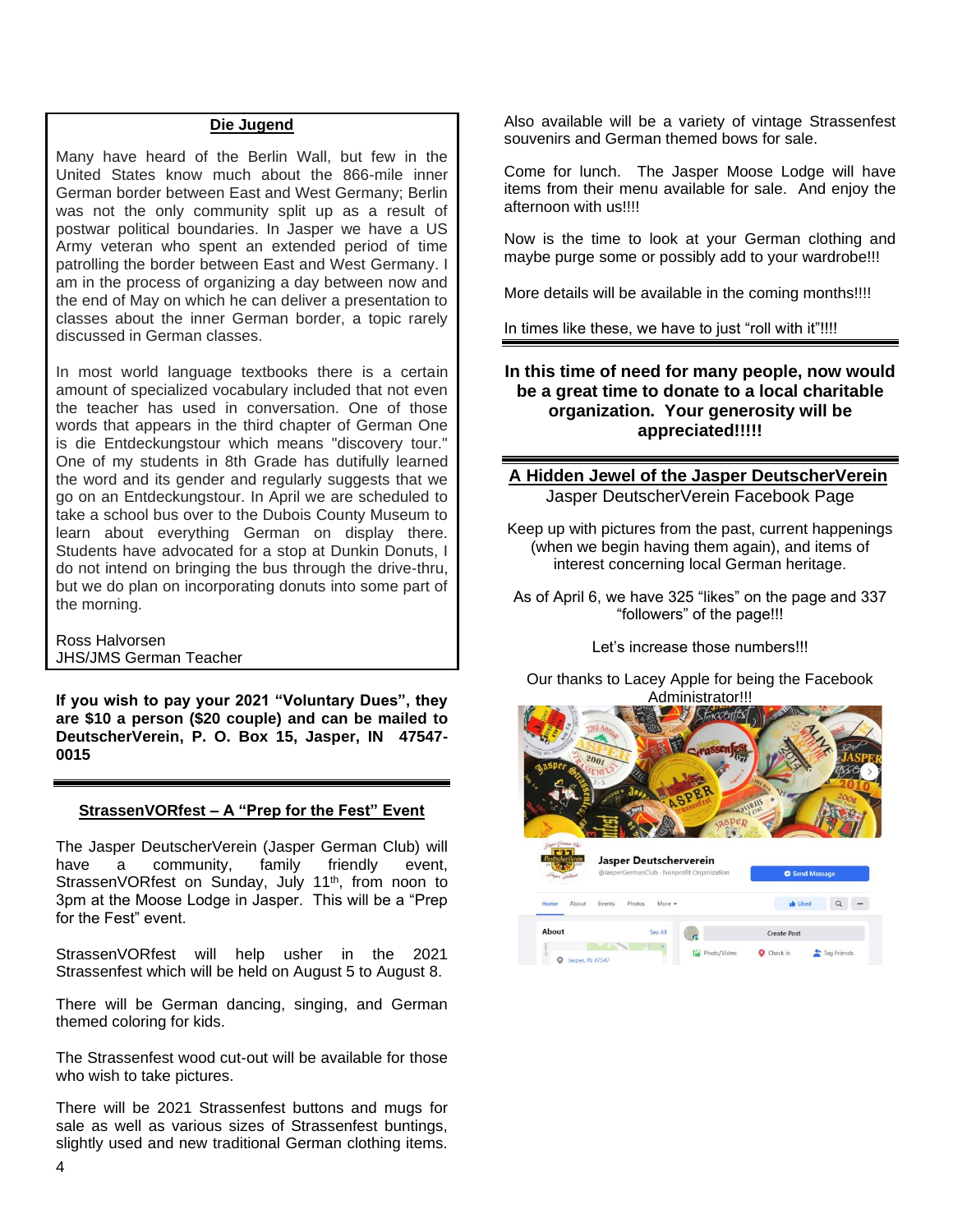

### **Endowments at the Dubois County Community Foundation**

#### **Jasper Deutscher Verein (German Club) German Heritage Endowment**

A donor-advised endowment to benefit generations in ensuring that our German heritage is preserved and enriched in Jasper and Dubois County.

### **Claude and Martina Eckert Sister Cities Endowment**

A designated endowment to provide support to ter Cities of Jasper, Inc. to support the Jasper/Pfaffenweiler relationship.

A gift to the Jasper DeutscherVerein (German Club) German Heritage Endowment or to the Claude and Martina Eckert Sister Cities Endowment is a wonderful way to remember that special someone. A gift in honor of someone or in memory of someone may be given. The Dubois County Community Foundation will send a letter of acknowledgment to the individual being honored or to the family of someone being remembered. Send your gift along with the appropriate information to the Dubois County Community Foundation, P. O. Box 269, Jasper, IN 47547-0269. Envelopes are also available at the greeting table at each club meeting.

Enclosed is my gift of  $$$ 

to the\_\_\_\_\_\_\_\_\_\_\_\_\_\_\_\_\_\_\_\_\_\_\_\_\_\_\_\_\_\_\_\_\_\_\_\_\_\_\_\_

(Please specify appropriate Endowment)

\_\_\_\_\_\_\_\_\_\_\_\_\_\_\_\_\_\_\_\_\_\_\_\_\_\_\_\_\_\_\_\_\_\_\_\_\_\_\_\_\_\_\_\_\_

\_\_\_\_\_\_\_\_\_\_\_\_\_\_\_\_\_\_\_\_\_\_\_\_\_\_\_\_\_\_\_\_\_\_\_\_\_\_\_\_\_\_\_\_\_

Name:

Address:

City/State/Zip:

I want my gift to be in memory of / in honor of:

# **Gifts to the Jasper DeutscherVerein (German Club) German Heritage Endowment**

January 1, 2021 to March 31, 2021

### **In Memory of Raphael "Rafe" Ackerman**

Ackerman Oil Co. Inc. Keith Ackerman Jerry Apple Gary and Diane Bair Ted Bartley Tom and Kim Beck Chris and Susan Berg LaVerne Berg Bob Bleemel William and Joyce Bohnert Scott Brown Dave and Brenda Buehler Annie Burger Charles and Cheryl Cantwell Tim and Mary Cassidy Art and Rita Dall Norma Dauby Bill Deatrick Jim and Marilyn Dittmer Suzanne Dotson Linda Durcholz Dubois County Bourbon Enthusiasts Roger and Terri Eckerle Barbara Edwards Shirley Fischer Ann Fleck Paul Goedde Tom and Patti Goepfrich Dan and Kathy Gutgsell Larry and Betty Hanselman Ken and Rosemary Heim Ron and Connie Himsel Jerome and Loretta Hoffman Lee and Perline Horney Kenny and Madelyn Hulsman Jasper DeutscherVerein Kevin and Martha Keusch Ron and Delli Keusch George and Charlene Knies Earl and Shirley Knust Gladys Knust John and Shari Krempp Norma Kress Dick and Joan Lampert Zary and Vicki Lete Beverly Luegers Anna L. McIntyre Gene Mehne Gin Messmer Charles and Lenora Miller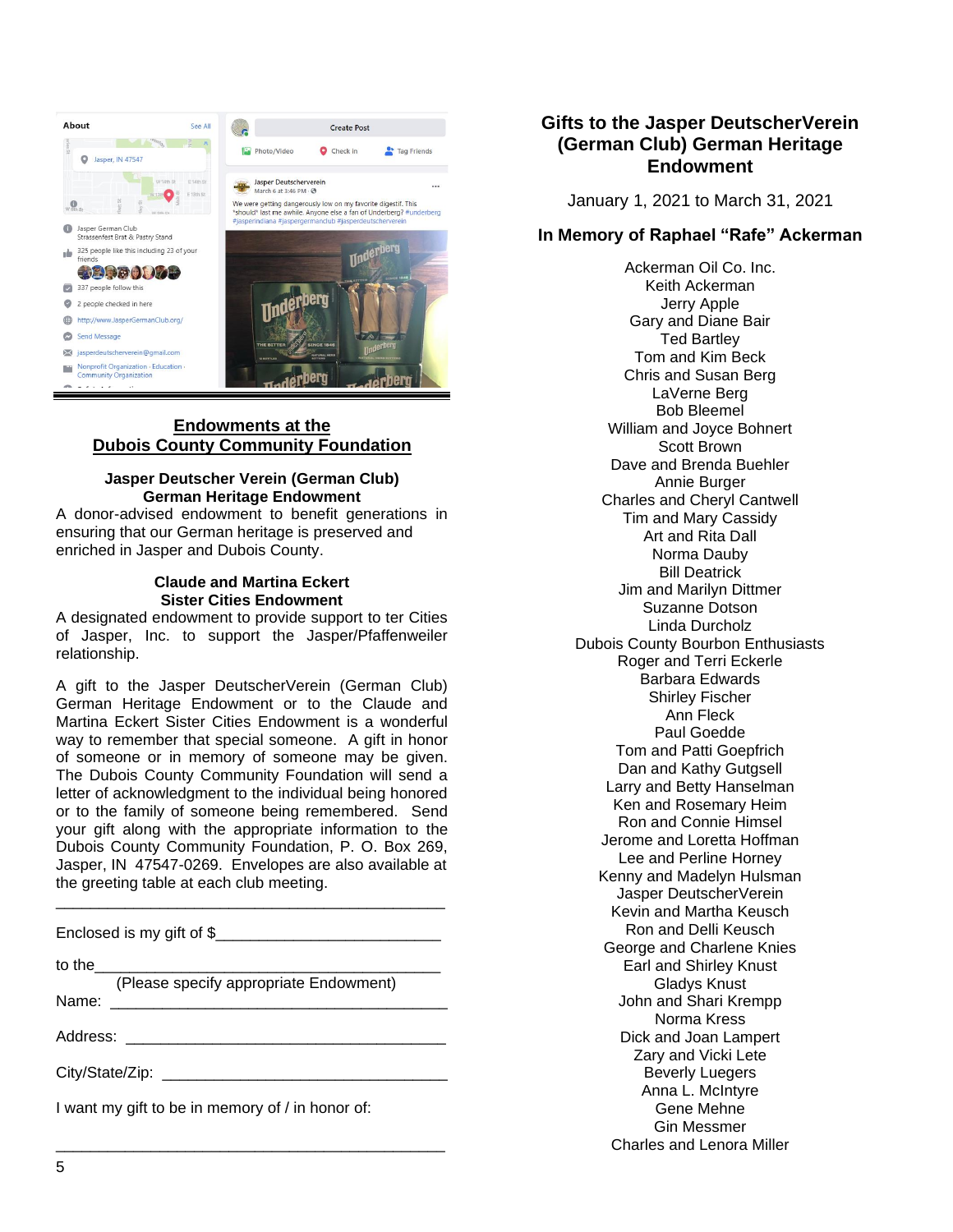Donald and Deborah Neu Lonnie and Patricia Nicholson Dave and Nancy Prechtel Myrt and Betty Pritchitt Mark and Lois Recker Don and Vera Renner Vienna Renner Ruxer Ford-Lincoln, Inc. Jerry and Sharon Sander Richard, Rebecca, and Deborah Schaefer Pat and Phyllis Schuler South Central I.P.H.C.C. Springs Valley Bank and Trust Co. Jeff and Alice Stenftenagel Sunbelt Beverage Co. LLC. Vic and Nancy Teder Bruce and Tina Terwiske Gerald and Shirley Terwiske Randy and Mary Voegerl Karen Vonderheide Jim and Suzanne Webb Danny and Linda Wehr Dave and Sandy Wehr Kenneth Werne and Mary Burnett Stan and Sally Werne Steve and Shelley Whalen John and Patty Wollenmann

> **In Memory of Jon Flickinger** Paul and Laura Grammer

### **Loaded Creamed Corn with Tomato and Bacon**

**Prep: 25 mins Cook: 3 hrs to 4 hrs (low) or 1-1/2 to 2 hours (high) Stand: 5 mins**

#### **Ingredients**

4 - 12 ounces packages frozen whole kernel corn, thawed 1 ½ cups half-and-half or light cream 1 cup chopped onion (1 large) ½ cup freshly grated Parmesan cheese ¼ cup butter, cut up 1 teaspoon sugar ½ teaspoon salt ¼ teaspoon ground black pepper 5 thick slices bacon ¾ cup shredded Monterey Jack cheese with jalapeño peppers or Monterey Jack cheese (3 ounces) ½ cup chopped tomato (1 medium) 2 tablespoons snipped fresh Italian parsley 1 teaspoon red wine vinegar ⅛ teaspoon sugar

#### **Directions**

In a blender combine the corn from one package and the half-and-half. Cover and blend until smooth. In a 3-1/2- or 4-quart slow cooker combine blended corn mixture, the remaining corn, the onion, Parmesan cheese, butter, the 1 teaspoon sugar, the salt, and pepper.

Cover and cook on low-heat setting for 3 to 4 hours or on high-heat setting for 1-1/2 to 2 hours.

In a skillet cook bacon over medium heat until crisp, turning once. Drain bacon on paper towels; cool. Cut bacon into 1-inch pieces.

Sprinkle Monterey Jack cheese and bacon over corn in slow cooker. Cover; let stand for about 5 minutes or until cheese is melted.

In a small bowl stir together tomato, parsley, vinegar, and the 1/8 teaspoon sugar. Before serving, spoon tomato mixture over corn in cooker.

(Taken from[https://www.bhg.com/recipe/loaded-creamed](https://www.bhg.com/recipe/loaded-creamed-corn-with-tomato-and-bacon/?printview)[corn-with-tomato-and-bacon/?printview\)](https://www.bhg.com/recipe/loaded-creamed-corn-with-tomato-and-bacon/?printview)

### **Memories from the Past**